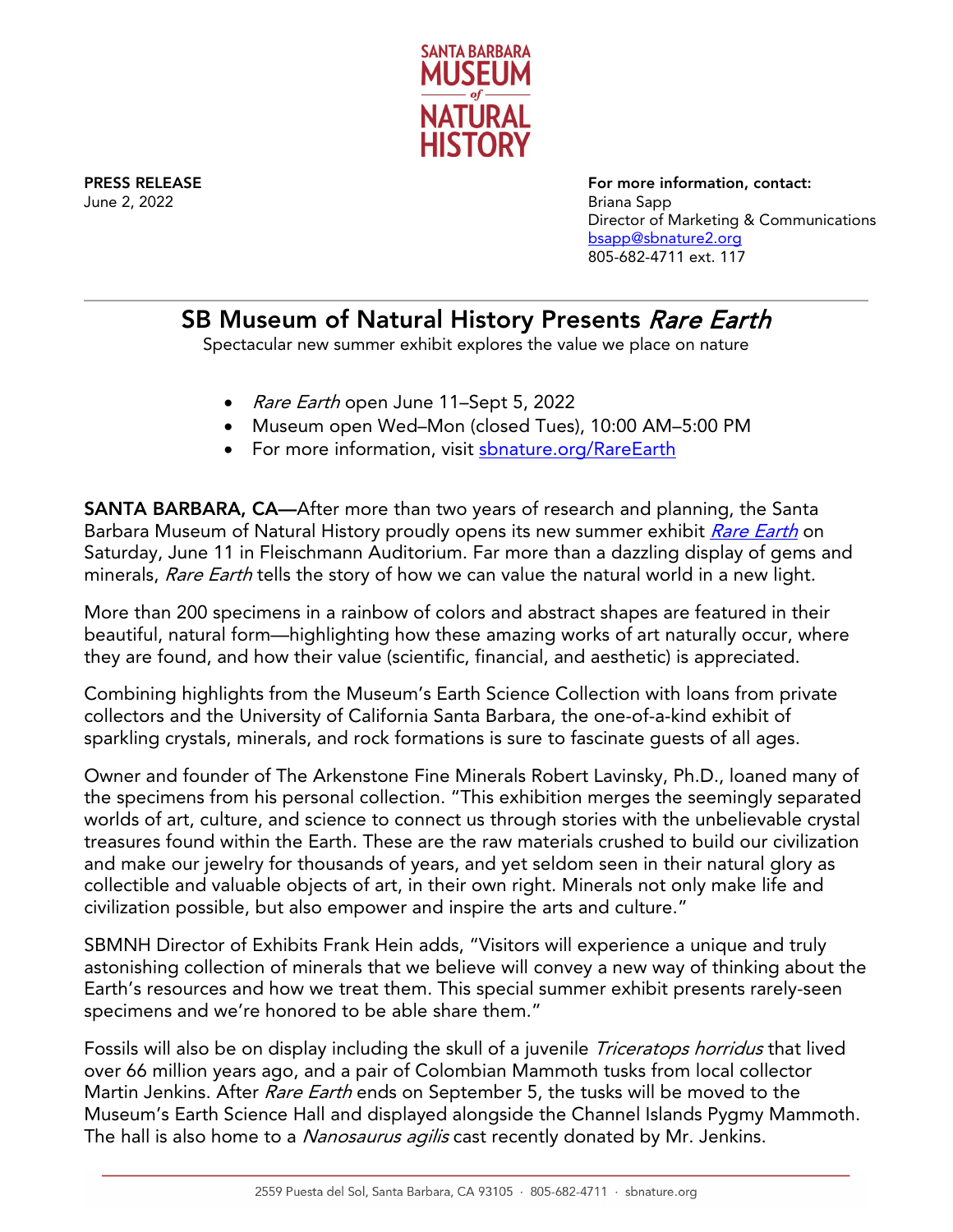

Mr. Jenkins commented, "It is my great hope that schoolchildren from Santa Barbara County will see possibly their first ever dinosaur at the Museum and have their curiosity piqued into the origins of these extraordinary fossils. It is my greatest honor to be able to donate the first dinosaur specimens to the Museum."

For more information, visit [sbnature.org/RareEarth](https://www.sbnature.org/visit/exhibitions/84/rare-earth)

###

## About the Santa Barbara Museum of Natural History

Powered by Science. Inspired by Nature. Founded in 1916, the Santa Barbara Museum of Natural History is a private, 501(c)3 nonprofit organization with a mission to inspire a thirst for discovery and a passion for the natural world. The Museum seeks to connect people to nature for the betterment of both, and prides itself on being naturally different. For more information, visit [sbnature.org.](http://www.sbnature.org/)



Malachite and Azurite "Happy Feet" Liufengshan mine, Anhui, China Photo by Robert Mosley (The Arkenstone)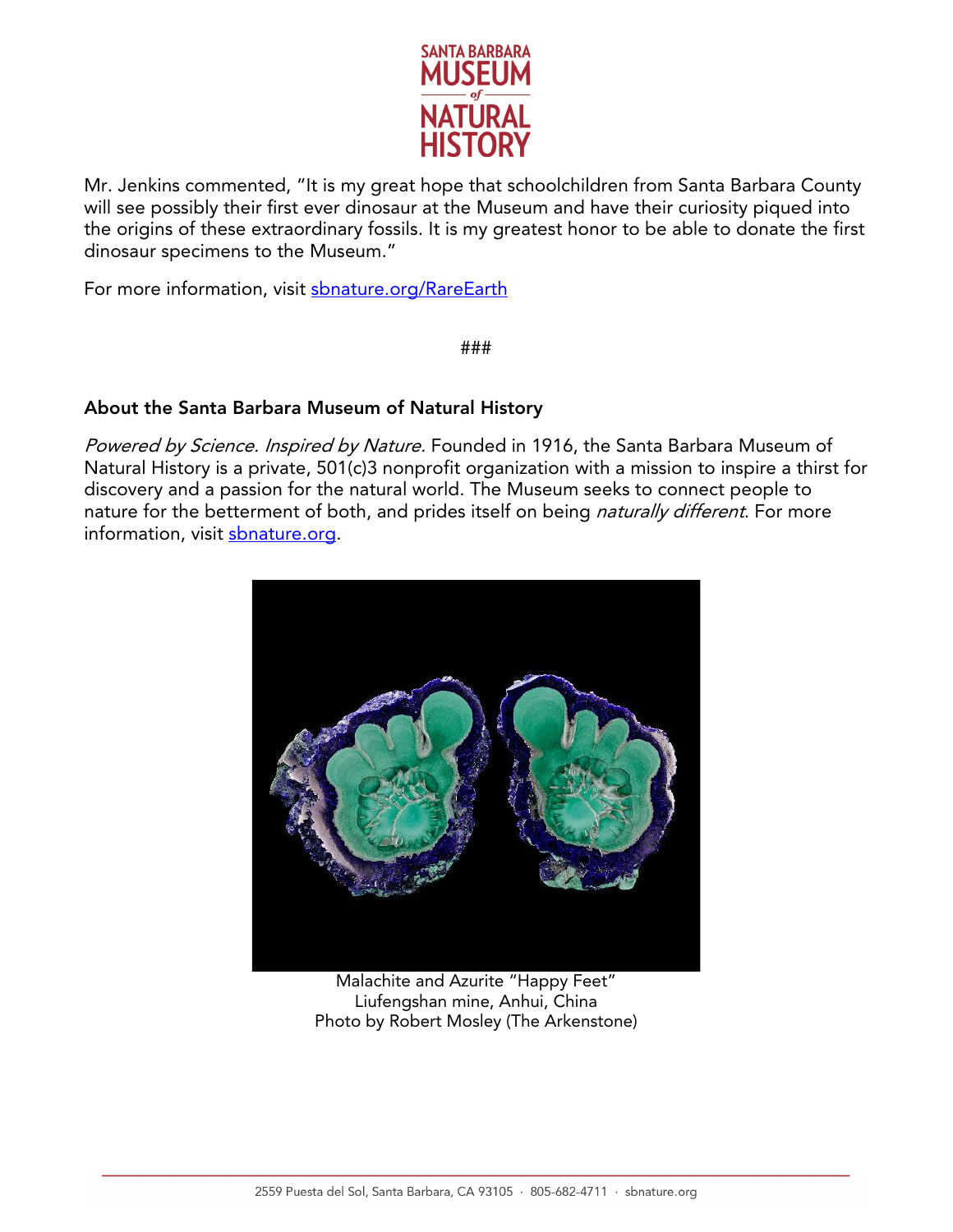



Spessartine Garnet with Smoky Quartz Tongbei, Fujian, China Photo by Robert Mosley (The Arkenstone)



**Gold** Ganzhizou, Sichuan, China Photo by Robert Mosley (The Arkenstone)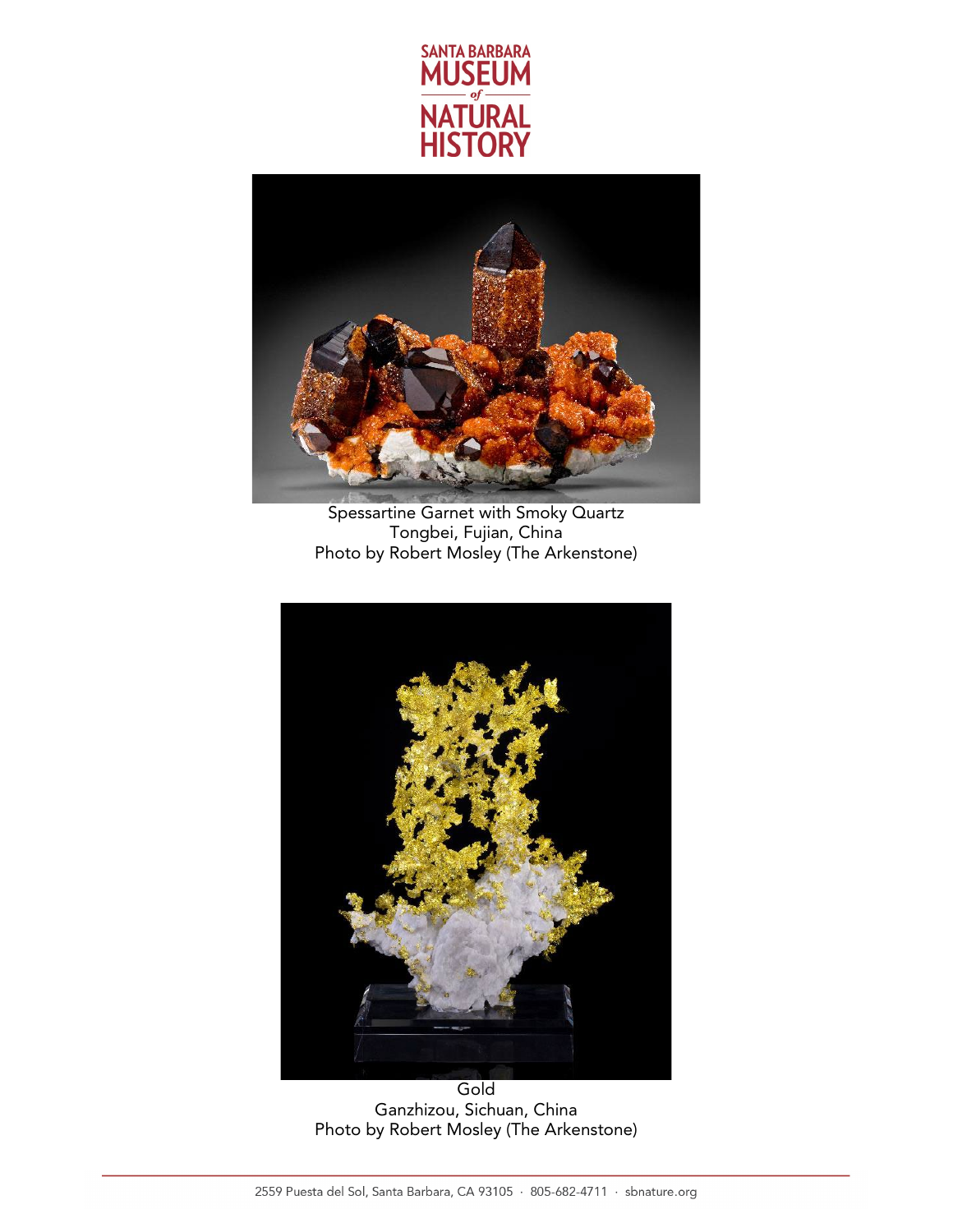



A pyritized ammonoid of the genus Pleuroceras from about 195-190 million years ago SBMNH Earth Science Collection, donated by Ed Womack



Benitoite and neptunite from San Benito County, CA On loan from the UCSB Earth Science Department